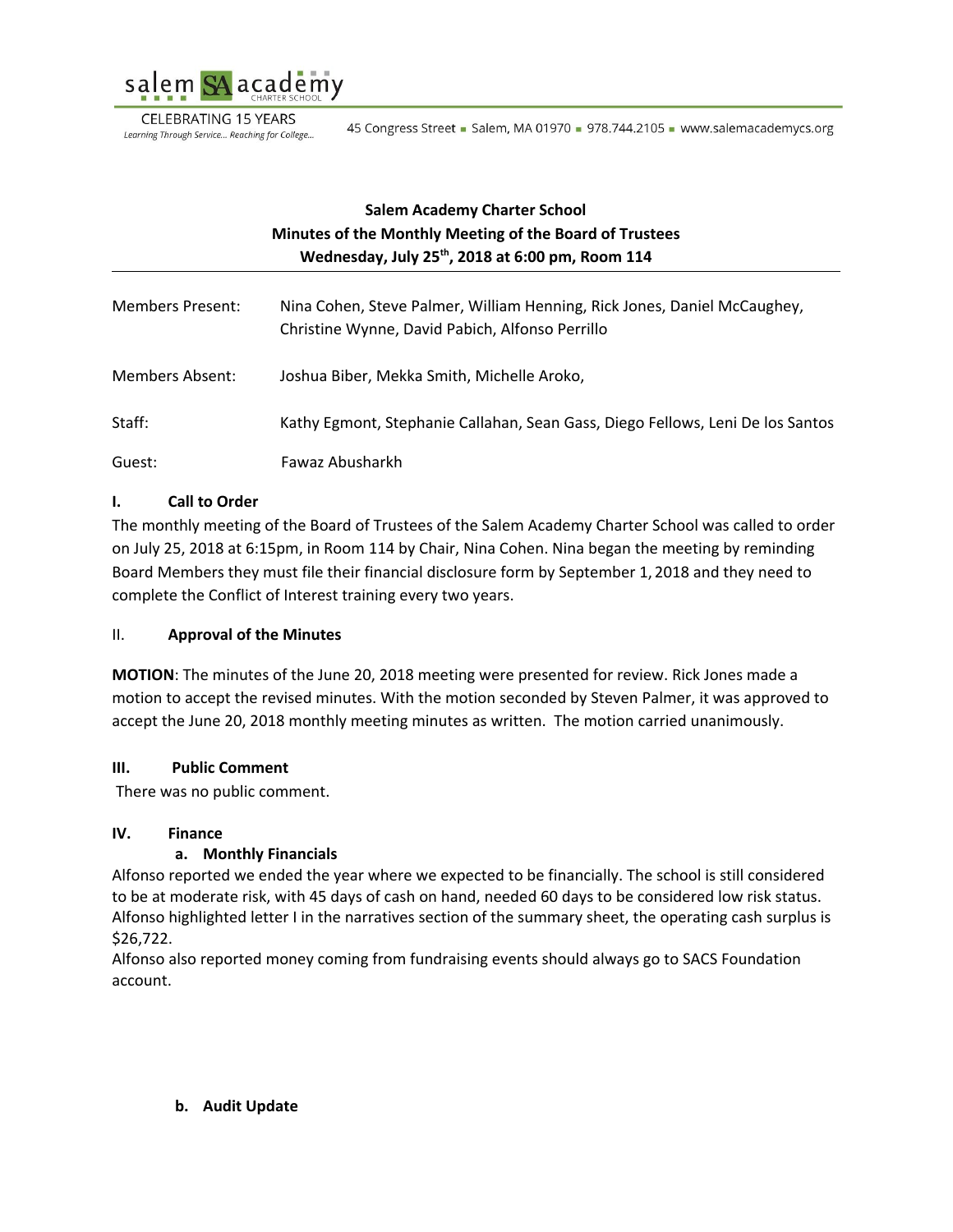Kathy reported the onsite audit will be on August 20, 2018 and it will be a joint audit with Salem Academy Foundation. Kathy explained it will be reviewed by the Finance Committee, then completed for the Board meeting in October and submitted on November 1, 2018.

# **V. New Business**

# **a. Annual Report**

Kathy Egmont began by highlighting some specific areas of the Annual Report.

- Recruitment and Retention chart data- Kathy explained some of SACS recruitment and retention strategies implemented since 2015-16 school year. These have not varied because they have worked well.
- Student Demographic Information:
	- o 52% of our student population are students of color.
	- $\circ$  ELL students are only 4% of the entire student body. Kathy explained that by the time students reach Middle School, they are English proficient. Kathy added, although our ELL students percentage is low, our First Language not English population is 22%.
	- $\circ$  Special Education student population is close to the state average but much lower than Salem Public School.
- Accountability Plan

Kathy reported the first measure of the Academic Program Success objective is currently showing 88% of students met internal grade level proficiency requirement in all academic core classes and that the Principals are waiting on Summer school data to see if this figure goes higher.

Nina Cohen added she would like to see more outreach efforts among diverse populations, and explained that she believes the best recruitment strategy is to show what we can offer by encouraging our families to spread the word out to the community.

Nina also highlighted some areas of growth in the Parent satisfaction survey.

**MOTION**: Nina Cohen made a motion to approve the 2017-18 Annual report with minor modifications. With the motion seconded by Steve Palmer to approve the 2017-18 Annual Report. The motion carried unanimously.

# **b. Charter Renewal**

Kathy Egmont shared the Charter Renewal Inspection site visit will be on September 27, 2018 and explained it would be a core visit, which means inspectors will not be doing a full review of everything, due to our high academic performance, stable leadership, solid finance, and happy families. Kathy continued explaining inspectors will come for one day, do classroom observations; participate in focus groups, and meetings with different teams.

Kathy shared an overview of the Charter Renewal application; she explained there have been no significant changes in the school program, with the exception of greater importance on a safe and supportive school culture resulting from a deeper understanding of the impact of trauma on learning in the last four years.

Kathy also highlighted the number of suspensions rise this year, although of the forty-seven students that received suspensions this year, thirty-four of them had only one suspension, and were able to meet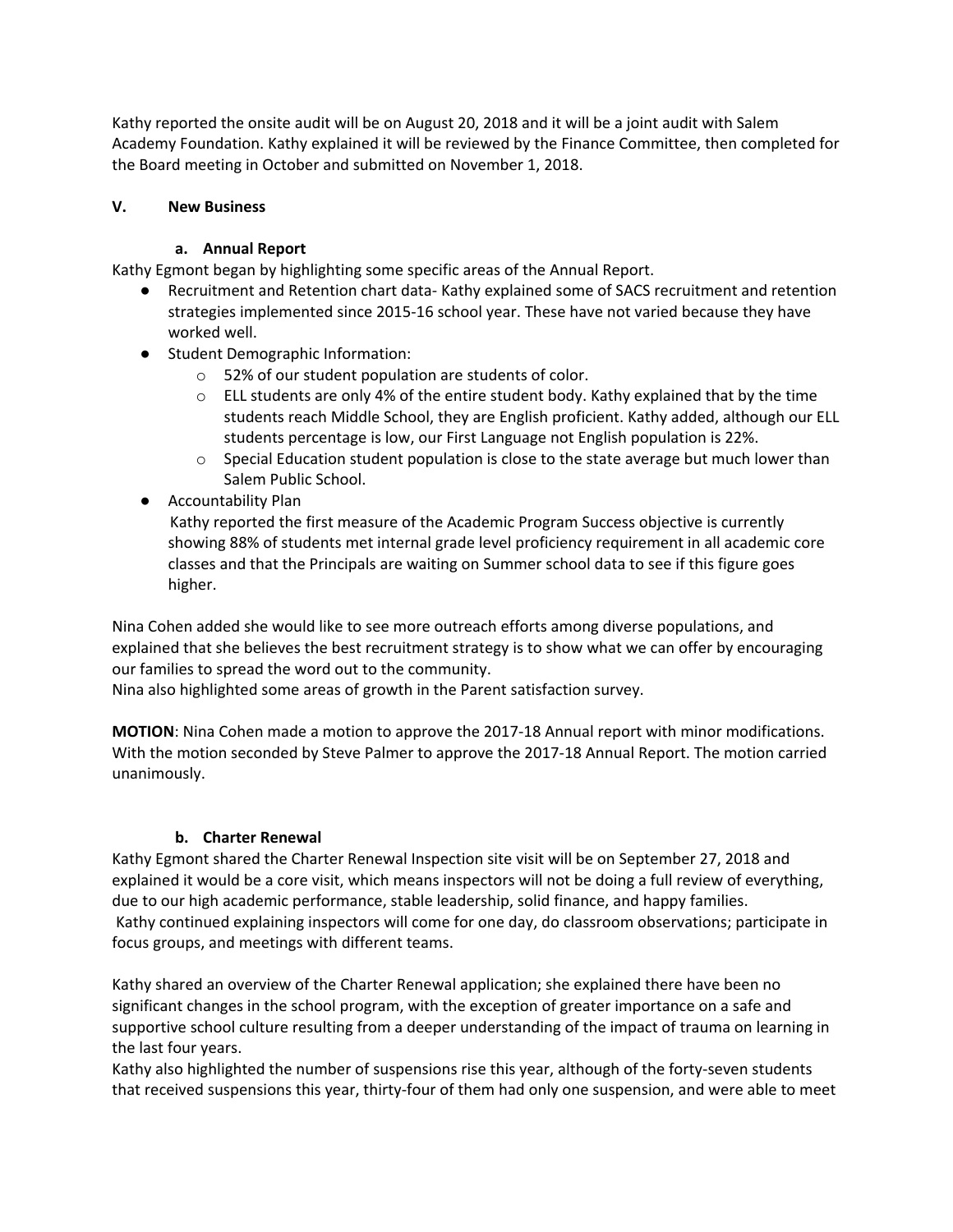the school's expectations without any other incidents. Kathy also clarified suspensions are given for behaviors that are a serious threat to other students and added the school is working on the challenges and developing new strategies to support students.

Kathy added on August 10, 2018 a list of documents will be submitted to DESE, and they will send us a list of the things they will like to have for the onsite Charter Renewal Inspection.

**MOTION**: Rick Jones made a motion to approve the Charter Renewal application draft with some minor modifications. With the motion seconded by Christine Wynne, the vote passed unanimously.

# **c. Governance nomination of Shelby**

Rick Jones reported Shelby Morris is interested in joining the Board as of January 2019, and is interested in joining the Finance Committee. Rick added Josh Biber is stepping back due to his limited time and availability. He will resign as of the end of August.

Nina announced another prospective Board Member is Jackie Valatka, a parent, Business Manager, with a BA and MBA focused on Finance and Entrepreneurship from Northeastern University and teaches swimming lessons at the Salem YMCA. Fawaz Abusharkh added they are excellent people, and very dedicated.

# **VI. Head of School Report**

Kathy clarified the Annual Report and Charter Renewal application were the Head of School report this month.

Stephanie Callahan reported eight teachers have been hired and they are now looking for a Biology teacher. She added they have interviewed three Academics Operations candidates today and they were all very strong.

Stephanie stated Summer School is almost over and they are getting ready for the new teachers to start in August 13, 2018 with the summer Institute and summarized what happens during the New Staff summer Institute.

Nina added the Board would appreciate if the Admin team asks the staff if one of them would like to represent the faculty and staff and come to Board Meetings.

### **VII. Executive Director Report**

Kathy reported there are currently 494 students enrolled. All students are from Salem, except siblings of current students that are from other towns. We are not able to accept students from Lynn, due to the at cap status in Lynn.

Kathy explained there will be changes in the property and liability insurance in August. The new plan expands the school's coverage, which will include cyber insurance and international travel for the DR trip next year.

Kathy added the 403b program will begin September 2018.

Kathy stated she is expecting to establish to a Technology Committee at the school level, which will meet four or five times a year and will be writing a technology plan. Kathy asked members if they know anyone that would be interested, please let her know. She would love to have one or two Trustees or community members.